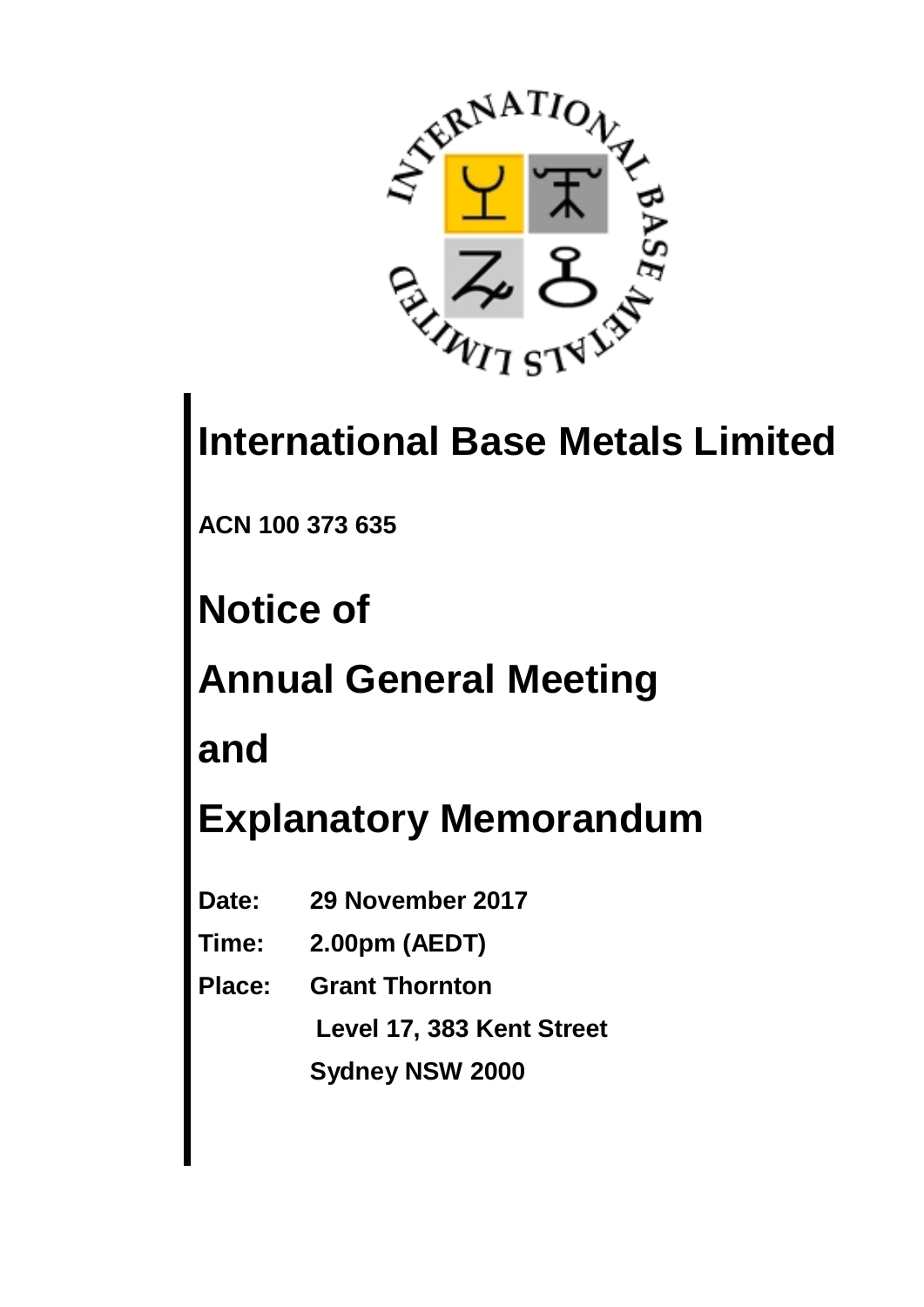# **Notice of Annual General Meeting**

Notice is given that the Annual General Meeting of shareholders of International Base Metals Limited (**Company** or **IBML**) will be held at 2.00pm (**AEDT**) on 29 November 2017 at Grant Thornton Level 17, 383 Kent Street, Sydney NSW 2000.

The accompanying Explanatory Memorandum and Proxy Form provide additional information relating to matters to be considered at the meeting, and form part of this notice of Annual General Meeting.

# **Agenda**

# **A. Annual Financial Statements and Reports**

To present the annual financial report of the Company for the financial year ended 30 June 2017 together with the declaration of the directors, the directors' report, the remuneration report and the auditor's report (**Annual Report**).

The reports are tabled at the meeting but shareholders are not required to vote on this item. Shareholders are asked to consider the Annual Report and will be provided with a reasonable opportunity at the Annual General Meeting to ask questions of the Directors and Auditor concerning the reports.

The Company is not proposing to provide a hard copy of the Annual Report to Shareholders, unless a Shareholder has already elected to receive a hard copy.

# **B. Ordinary Resolutions**

To consider and, if thought fit, to pass, with or without amendment, the following resolutions as ordinary resolutions:

## **1. Resolution 1 – Re-election of Mr Hugh Thomas as a Director**

"That, for the purpose of clause 8.3 of the Constitution and for all other purposes, Mr Hugh Thomas, a Director who retires by rotation, and being eligible, is re-elected as a Director."

# **2. Resolution 2 - Re-election of Mr Rui Liu as a Director**

"That, for the purpose of clause 8.3 of the Constitution and for all other purposes, Mr Rui Liu, a Director who retires by rotation, and being eligible, is re-elected as a Director."

## **3. Resolution 3 - Re-election of Mr Jinhua Wang as a Director**

 "That, for the purpose of clause 8.3 of the Constitution and for all other purposes, Mr Jinhua Wang, a Director who retires by rotation, and being eligible, is re-elected as a Director."

Dated 24 October 2017 By order of the Board

John Stone Company Secretary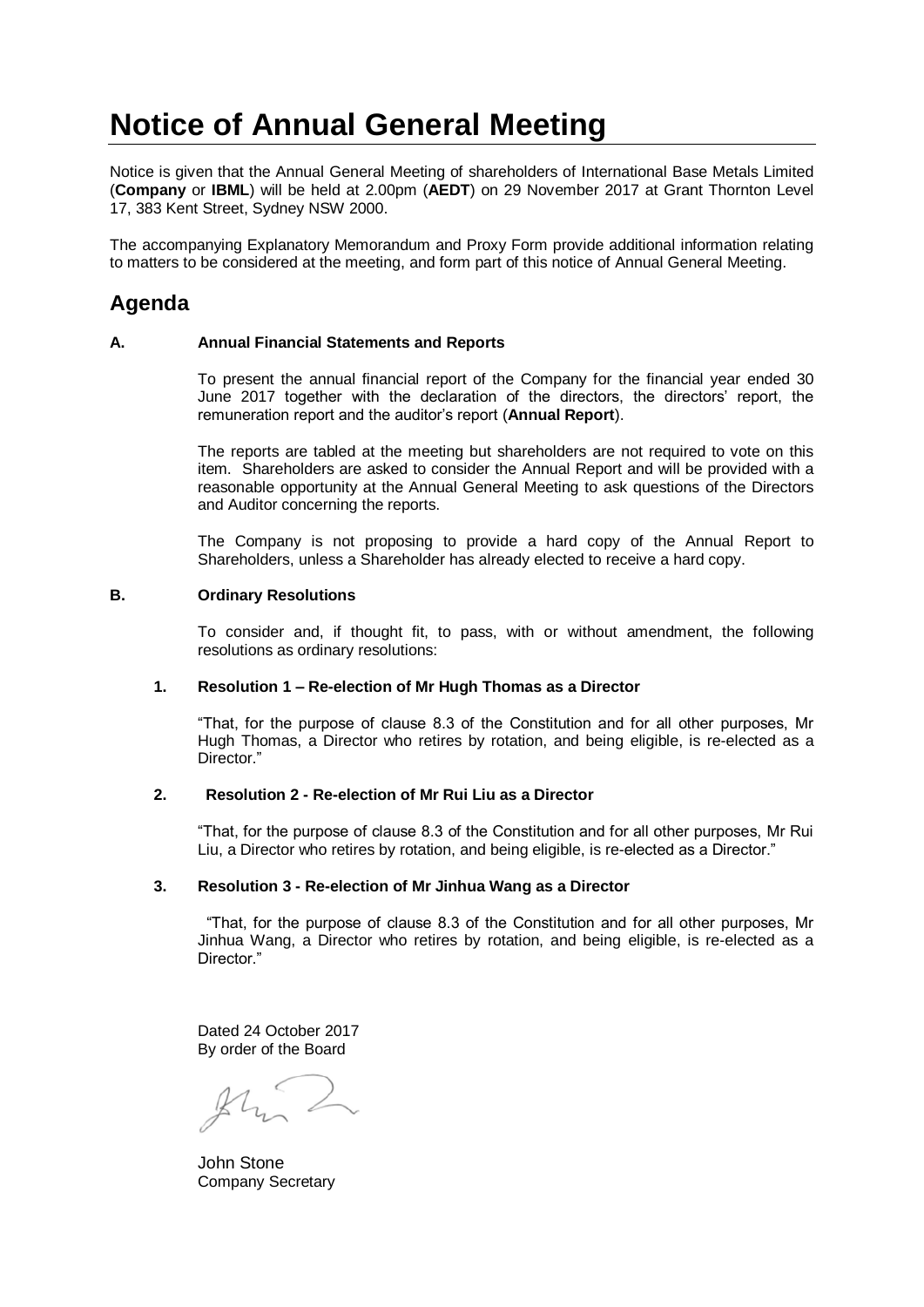# **Explanatory Memorandum**

This Explanatory Memorandum has been prepared for the information of the Shareholders of the Company in connection with the business to be conducted at the Annual General Meeting to be held at 2.00pm (**AEDT**) on 29 November 2017 at Grant Thornton, Level 17, 383 Kent Street, Sydney NSW 2000.

The purpose of this Explanatory Memorandum is to provide information which the Directors believe to be material to Shareholders in deciding whether or not to pass the Resolutions.

## **Annual Report**

.

In accordance with the Constitution, the business of the Annual General Meeting will include presentation and consideration of the Annual Report, incorporating the annual financial report of the Company for the financial year ended 30 June 2017 together with the declaration of the directors, the directors' report, the remuneration report and the auditor's report.

The Company is not required to provide a hard copy of the Company's Annual Report to Shareholders unless a Shareholder has specifically elected to receive a printed copy. However, Shareholders may view the Annual Report on the Company's website [www.ibml.com.au.](http://www.ibml.com.au/)

No resolution is required to be moved in respect of this item.

# **1. Resolution 1 – Re-election of Mr Hugh Thomas as a Director**

 Clause 8.3 of the Constitution requires that at the Company's annual general meeting in every year, one-third of the Directors or, if their number is not a multiple of 3, then the number nearest to but not exceeding one-third, shall retire from office.

A Director who retires by rotation under clause 8.3 of the Constitution is eligible for re - election.

Mr Hugh Thomas retires by rotation and seeks re-election.

Hugh Thomas has had significant experience in the resources sector as a company director, senior financial executive and investment banker working throughout the Asian region, including China, as well as parts of Africa. He has a deep understanding of the complexities that are frequently involved in establishing new projects and in negotiating transactions in culturally diverse jurisdictions.

Mr Thomas was based in Hong Kong for several years in senior positions with JP Morgan and Morgan Stanley, returning to Australia in 2011 to take up a senior position with South African investment bank, Investec, in Sydney. Since 2014, Mr Thomas has worked as an independent investment banker and company director, based in Sydney.

The Board, with the exception of Mr Hugh Thomas because of his interest in this resolution, recommends that Shareholders vote in favour of Resolution 1.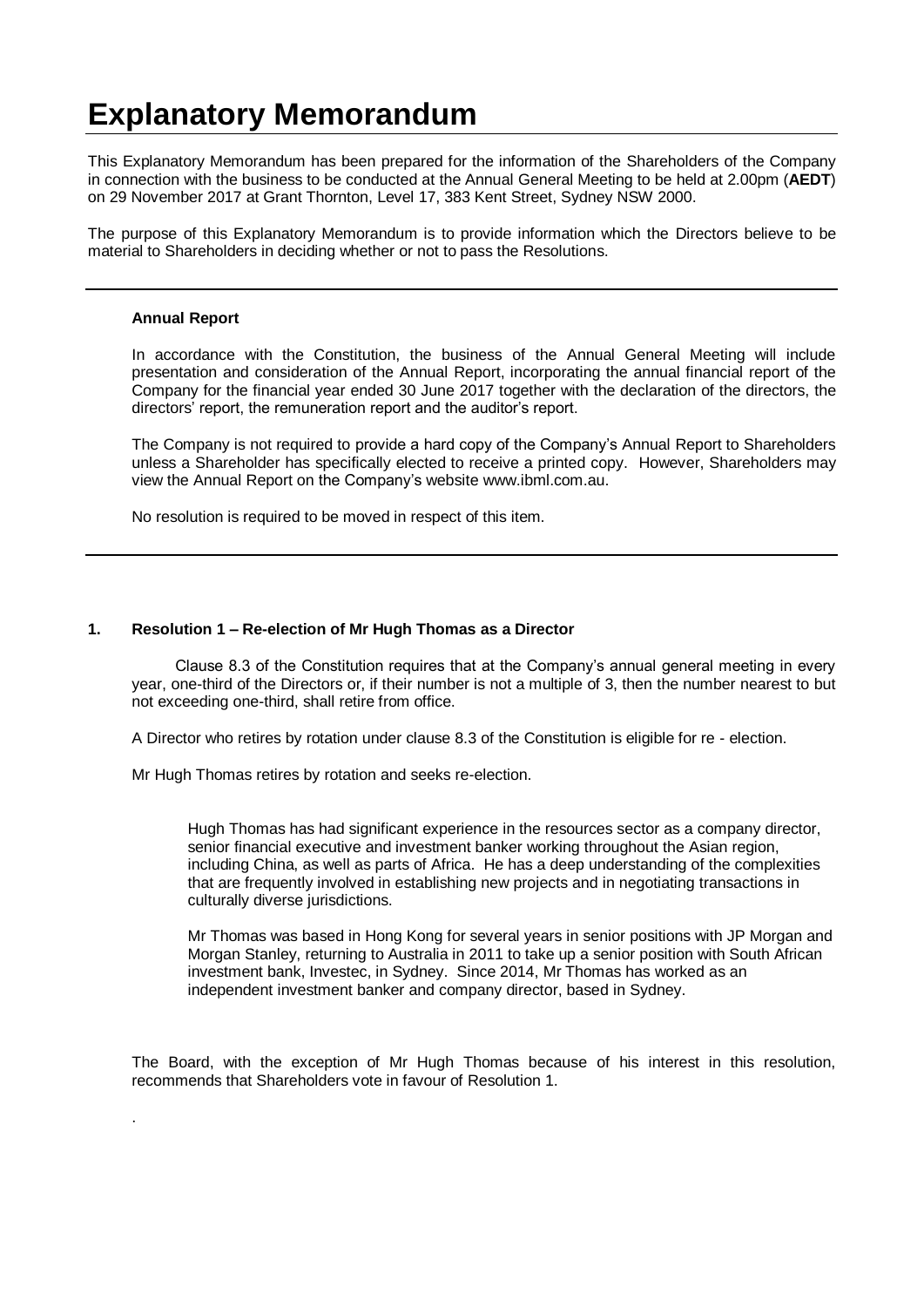# **2. Resolution 2 – Re-election of Mr Rui Liu as a Director**

Clause 8.3 of the Constitution requires that at the Company's annual general meeting in every year, one-third of the Directors or, if their number is not a multiple of 3, then the number nearest to but not exceeding one-third, shall retire from office.

A Director who retires by rotation under clause 8.3 of the Constitution is eligible for re - election.

Mr Rui Liu retires by rotation and seeks re-election.

Mr Rui Liu has worked in geology and the mineral industry since his graduation from University. He became the Deputy Director of Heilongjiang Geology Mineral Testing Application Research Institute in 1988 and later went to Botswana as Deputy General Manager of CGC Botswana Co., Ltd. He has been General Manager and Chairman of Heilong Group since 2005. He was formerly a Director of Heilongjiang Longxing International Resource Development Group Co. Ltd. He holds the position of Executive Deputy Chairman of the Heilongjiang Mining Industry Association.

Mr Rui Liu retires in accordance with the Constitution and, being eligible for re-election, offers himself for re-election at the Meeting.

The Board, with the exception of Mr Rui Liu because of his interest in this resolution, recommends that Shareholders vote in favour of Resolution 2.

## 3. **Resolution 3 – Re-election of Mr Jinhua Wang as a Director**

Clause 8.3 of the Constitution requires that at the Company's annual general meeting in every year, one-third of the Directors or, if their number is not a multiple of 3, then the number nearest to but not exceeding one-third, shall retire from office.

A Director who retires by rotation under clause 8.3 of the Constitution is eligible for re - election.

Mr Jinhua Wang retires by rotation and seeks re-election. Mr Xuanwu Deng has been appointed by Mr Wang as his alternate on the Company's Board.

Mr Wang holds a Bachelor Degree in Mining Engineering a Master's degree of Industrial Engineering and he has rich experience in mining projects development and marketing.

He established Hangzhou Kings Industry Co. Ltd in 2002 a company engaged in the investment and management of fluorspar mines and the fluoride chemical industry and the company possesses the largest fluorspar reserves in China and is an industrial leader.

Mr Wang retires in accordance with the Constitution and, being eligible for re-election, offers himself for re-election at the Meeting.

The Board, with the exception of Mr Jinhua Wang because of his interest in this resolution, recommends that Shareholders vote in favour of Resolution 3.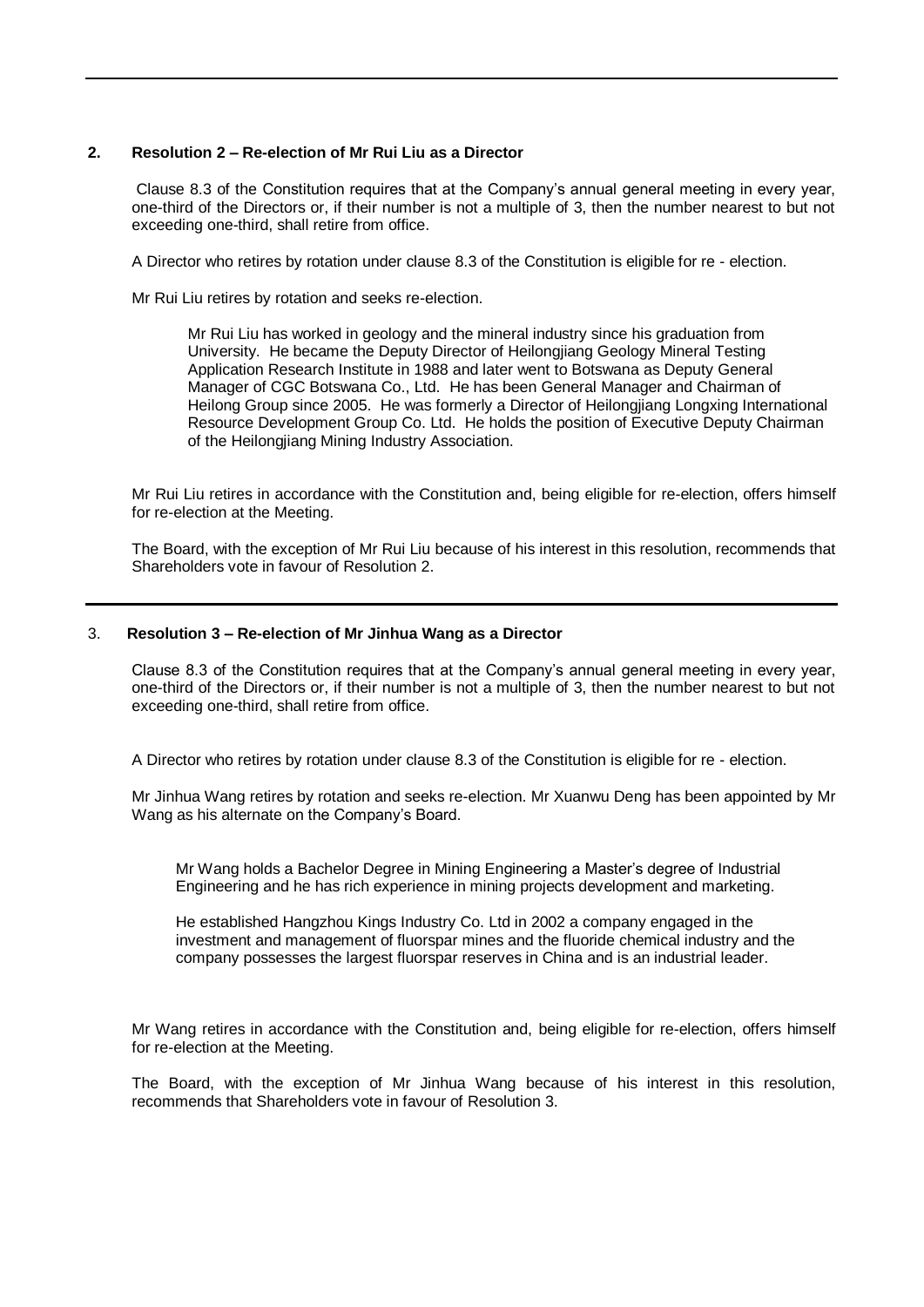# **Voting and Proxies**

# **Voting**

The Company has determined, in accordance with regulation 7.11.37 of the *Corporations Regulations 2001* (Cth), that the holders of Shares recorded in the Company's register at 2.00pm (AEDT) on Monday 27 November 2017, will be taken, for the purposes of the annual general meeting, to be held by the persons who held them at that time.

# **Voting Exclusion Statement**

Although not specifically required by the Constitution and the Corporations Act, and in the interests of transparency and good governance, each Shareholder listed below has agreed with the Company, that the Company will disregard:

- (1) any votes cast on Resolution 1 by Mr Hugh Thomas and by any Associate of Mr Hugh Thomas.
- (2) any votes cast on Resolution 2 by Mr Rui Liu and by any Associate of Mr Rui Liu.
- (3) any votes cast on Resolution 3 by Mr Jinhua Wang and by any Associate of Mr Jinhua

However, the Company need not disregard a vote on any of the Resolutions if:

- (1) it is cast by a person as a proxy for a person who is entitled to vote, in accordance with a voting specification on the proxy appointment in relation to the resolution; or
- (2) it is cast by the Chairman of the meeting as proxy for a person who is entitled to vote, if their appointment as proxy did not specify the way they are to vote on the resolution.

# **Proxies**

.

A Shareholder who is entitled to attend and vote at the meeting may appoint up to two proxies to attend and vote on behalf of that Shareholder.

If a Shareholder appoints two proxies, the appointment of the proxies must specify the proportion or the number of that Shareholder's votes that each proxy may exercise. If the appointment does not so specify, each proxy may exercise half of the votes.

Where a Shareholder appoints more than one proxy, only the first named proxy is entitled to vote on a show of hands.

A proxy need not be a Shareholder of the Company. Shareholders may appoint the Chairman as their proxy.

To be effective, the Company must receive the completed proxy form and, if the form is signed by the Shareholder's attorney, the authority under which the proxy form is signed (or a certified copy of the authority) by no later than 2.00pm (AEDT) on Monday 27 November 2017.

Proxies may be only lodged with the Company's share registry:- (a) by mail or delivery to:

 Boardroom Pty Limited Level 12, 225 George Street SYDNEY NSW 2000

- (b) by facsimile: +61 2 9290 9655
- (c) www.votingonline.comau/ibmlagm2017

Proxies given by corporate Shareholders must be executed in accordance with their constitutions, or signed by two (2) directors, a director and the company secretary, a duly authorised officer or attorney.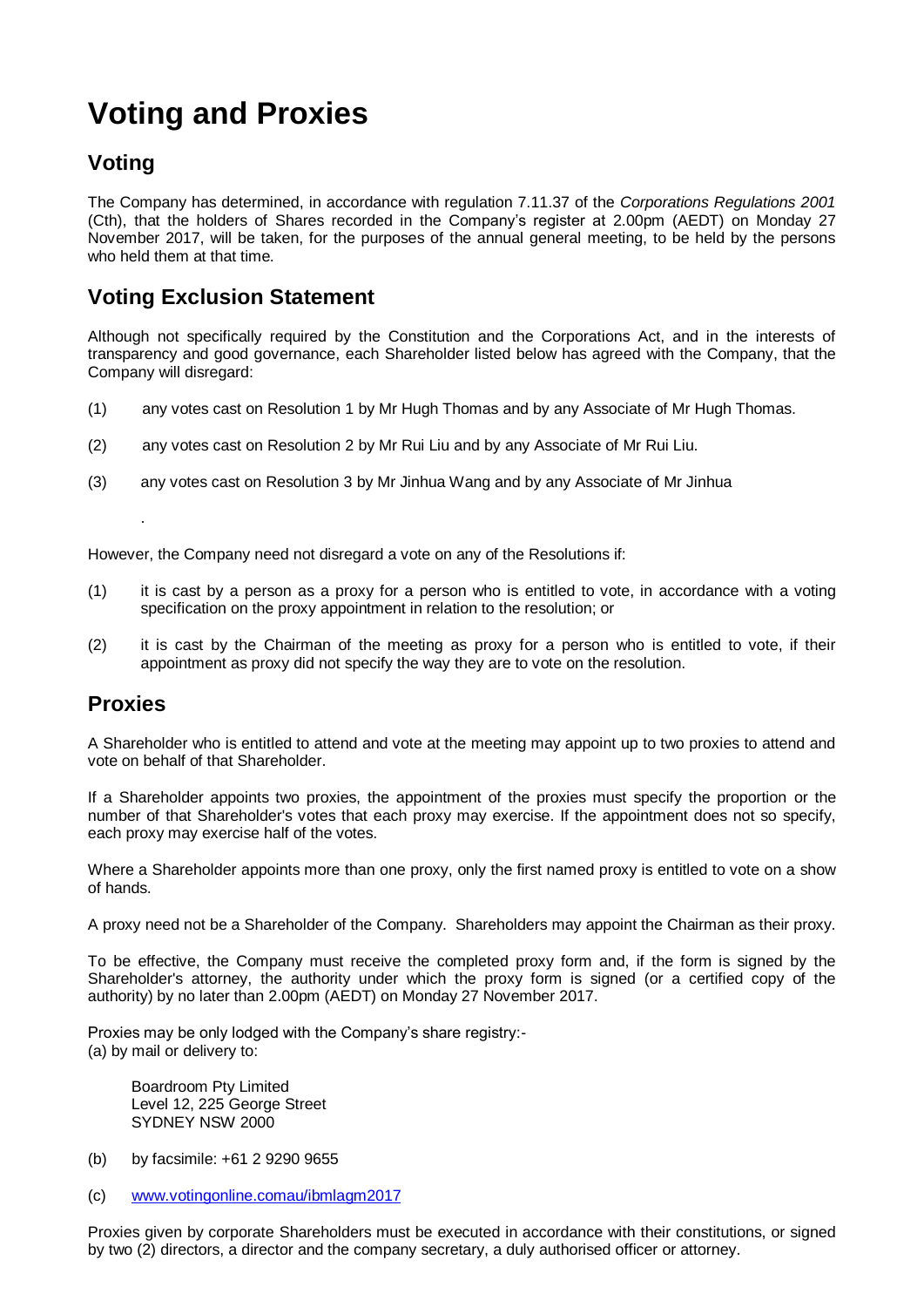A proxy may decide whether to vote on any motion, except where the proxy is required by law or the Constitution to vote, or abstain from voting, in their capacity as proxy. If a proxy is directed how to vote on an item of business, the proxy may vote on that item only in accordance with the direction. If a proxy is not directed how to vote on an item of business, the proxy may vote as he or she thinks fit.

**If Shareholders appoint the Chairman as their proxy and do not direct the Chairman as to how to vote, the Chairman will vote in favour of all resolutions.**

# **Enquiries**

Shareholders are requested to contact the Company Secretary John Stone on + 61 2 8223 3777 if they have any queries in respect of the matters set out in these documents.

# **Glossary**

**Annual General Meeting or Meeting** means the meeting convened by the notice.

**Associate** has the meaning set out in section 12 the Corporations Act.

**Board** means the board of directors of the Company.

**Business Day** means Monday to Friday inclusive, except public holidays.

**Company** means International Base Metals Limited ABN 73 100 373 635.

**Constitution** means the Company's constitution.

**Corporations Act** means the *Corporations Act 2001* (Cth).

**Director** means a director of the Company.

**Explanatory Memorandum** means the explanatory statement accompanying the Notice.

**Notice of Meeting or Notice of Annual General Meeting** means this notice of annual general meeting including the Explanatory Memorandum.

**Resolutions** means the resolutions set out in the Notice of Meeting or any one of them, as the context requires.

**Share** means an ordinary share in the capital of the Company.

**Shareholder** means a shareholder of the Company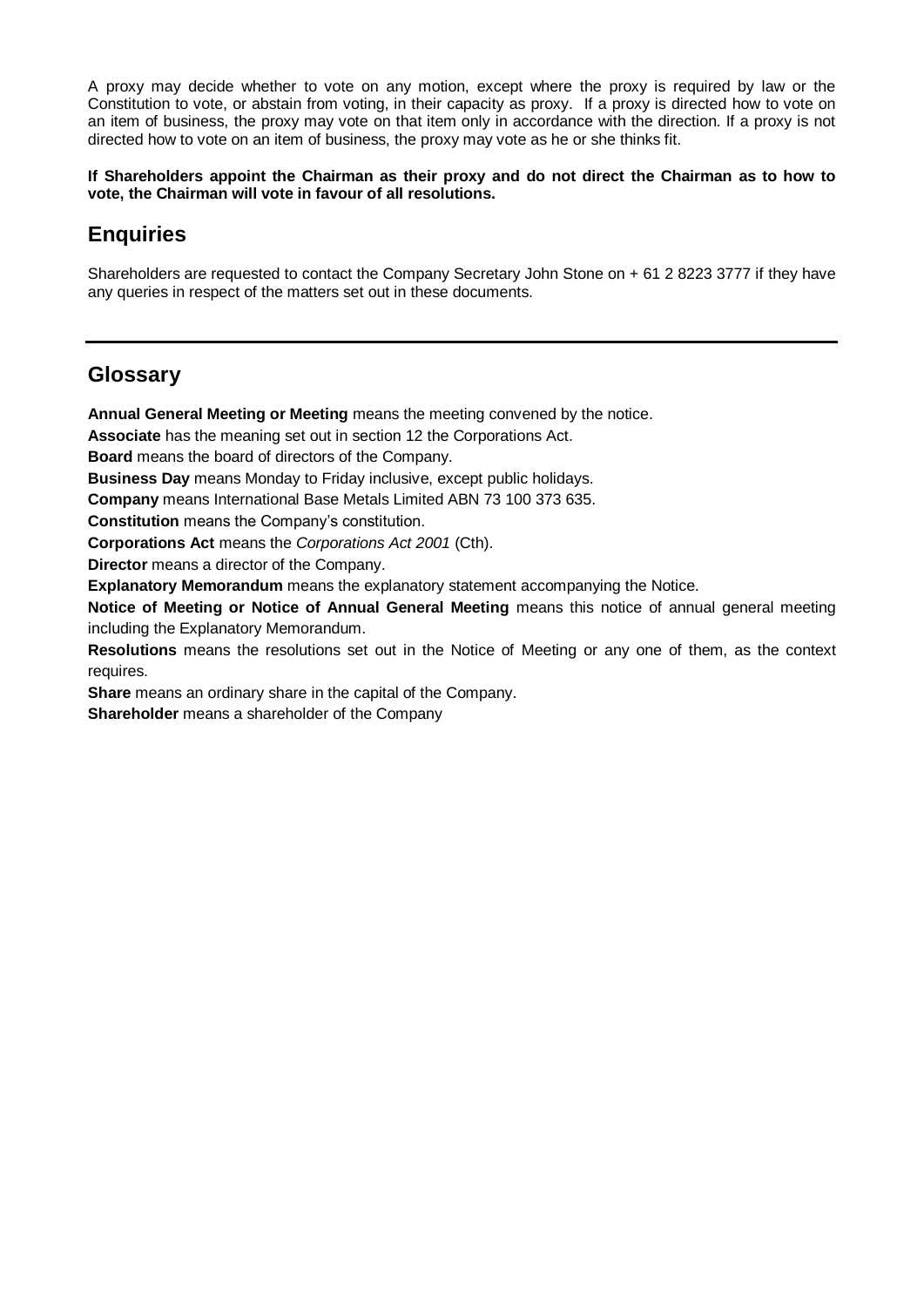

**All Correspondence to:**

|   | By Mail: | <b>Boardroom Pty Limited</b><br>GPO Box 3993<br>Sydney NSW 2001 Australia |
|---|----------|---------------------------------------------------------------------------|
| 瞐 | By Fax:  | +61 2 9290 9655                                                           |
| ш | Online:  | www.boardroomlimited.com.au                                               |
| ж |          | By Phone: (within Australia) 1300 737 760                                 |
|   |          | (outside Australia) +61 2 9290 9600                                       |

# **YOUR VOTE IS IMPORTANT**

For your vote to be effective it must be recorded **before 2:00pm AEDT on Monday 27 November 2017.**

**STEP 1: VISIT** www.votingonline.com.au/ibmlagm2017

**STEP 2: Enter your Postcode OR Country of Residence (if outside Australia)**

**STEP 3: Enter your Voting Access Code (VAC):**

# **TO VOTE BY COMPLETING THE PROXY FORM**

# **STEP 1 APPOINTMENT OF PROXY**

Indicate who you want to appoint as your Proxy.

If you wish to appoint the Chair of the Meeting as your proxy, mark the box. If you wish to appoint someone other than the Chair of the Meeting as your proxy please write the full name of that individual or body corporate. If you leave this section blank, or your named proxy does not attend the meeting, the Chair of the Meeting will be your proxy. A proxy need not be a securityholder of the company. Do not write the name of the issuer company or the registered securityholder in the space.

#### **Appointment of a Second Proxy**

You are entitled to appoint up to two proxies to attend the meeting and vote. If you wish to appoint a second proxy, an additional Proxy Form may be obtained by contacting the company's securities registry or you may copy this form.

#### To appoint a second proxy you must:

(a) complete two Proxy Forms. On each Proxy Form state the percentage of your voting rights or the number of securities applicable to that form. If the appointments do not specify the percentage or number of votes that each proxy may exercise, each proxy may exercise half your votes. Fractions of votes will be disregarded.

(b) return both forms together in the same envelope.

#### **STEP 2 VOTING DIRECTIONS TO YOUR PROXY**

To direct your proxy how to vote, mark one of the boxes opposite each item of business. All your securities will be voted in accordance with such a direction unless you indicate only a portion of securities are to be voted on any item by inserting the percentage or number that you wish to vote in the appropriate box or boxes. If you do not mark any of the boxes on a given item, your proxy may vote as he or she chooses. If you mark more than one box on an item for all your securities your vote on that item will be invalid.

#### **Proxy which is a Body Corporate**

Where a body corporate is appointed as your proxy, the representative of that body corporate attending the meeting must have provided an "Appointment of Corporate Representative" prior to admission. An Appointment of Corporate Representative form can be obtained from the company's securities registry.

# **STEP 3 SIGN THE FORM**

The form **must** be signed as follows: **Individual:** This form is to be signed by the securityholder.

**Joint Holding:** where the holding is in more than one name, all the securityholders should sign.

Power of Attorney: to sign under a Power of Attorney, you must have already lodged it with the registry. Alternatively, attach a certified photocopy of the Power of Attorney to this form when you return it.

**Companies:** this form must be signed by a Director jointly with either another Director or a Company Secretary. Where the company has a Sole Director who is also the Sole Company Secretary, this form should be signed by that person. **Please indicate the office held by signing in the appropriate place.**

#### **STEP 4 LODGEMENT**

Proxy forms (and any Power of Attorney under which it is signed) must be received no later than 48 hours before the commencement of the meeting, therefore by **2:00pm AEDT on Monday 27 November 2017.** Any Proxy Form received after that time will not be valid for the scheduled meeting.

**Proxy forms may be lodged using the enclosed Reply Paid Envelope or:**

| Online             | www.votingonline.com.au/ibmlagm2017                                                |
|--------------------|------------------------------------------------------------------------------------|
| 县<br><b>By Fax</b> | +61 2 9290 9655                                                                    |
| <b>By Mail</b>     | Boardroom Pty Limited<br>GPO Box 3993,<br>Sydney NSW 2001 Australia                |
| In Person          | Boardroom Pty Limited<br>Level 12, 225 George Street,<br>Sydney NSW 2000 Australia |

#### **Attending the Meeting**

If you wish to attend the meeting please bring this form with you to assist registration.





Scan QR Code using smartphone QR Reader App